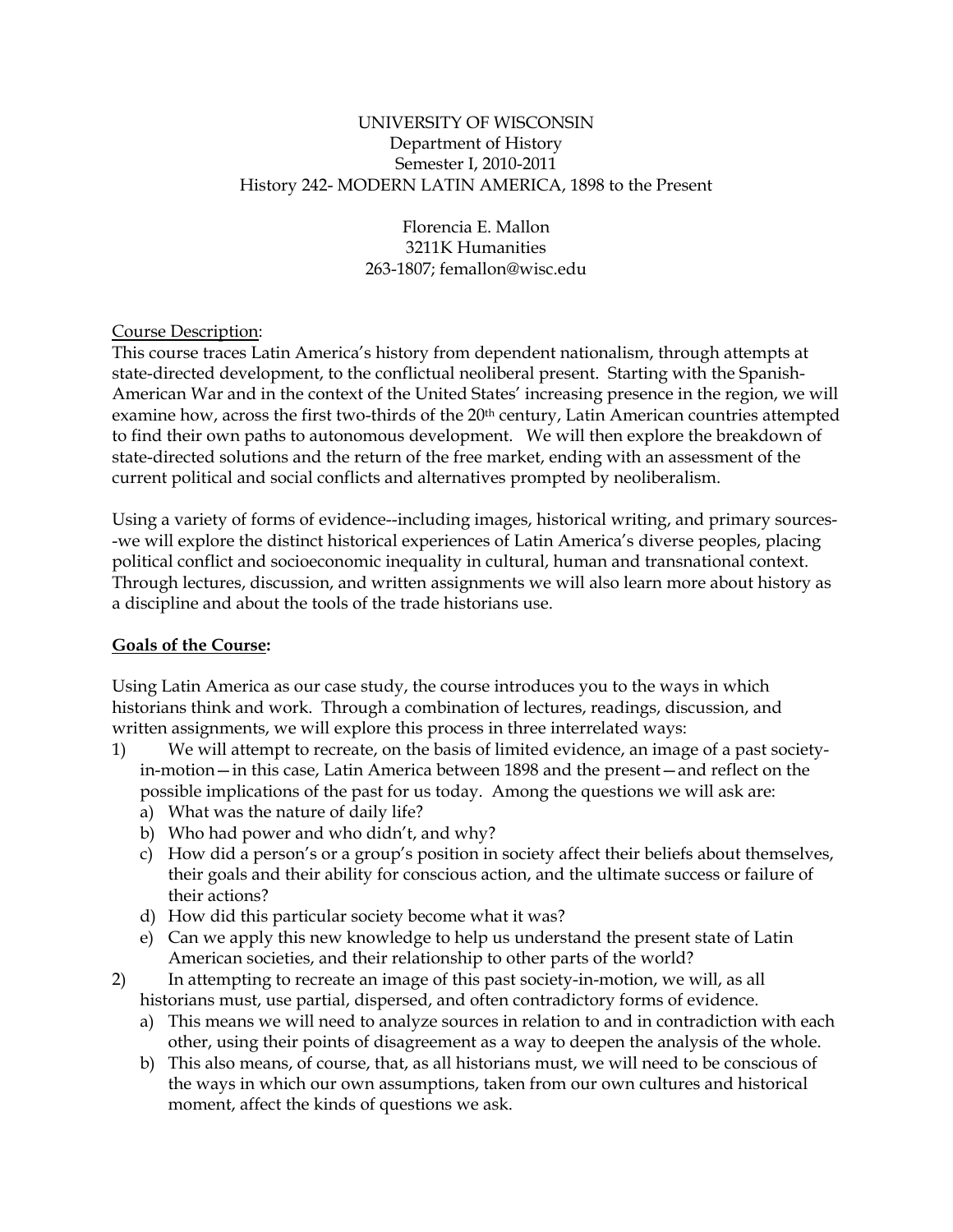- c) While it is impossible entirely to avoid our own assumptions, trying to be aware of what they are and the ways in which they may affect our analysis is crucial to the ways in which we reconstruct the past.
- d) **Objectivity, in this context, does not mean avoiding or hiding our own beliefs, but working from an understanding of what they are. Objectivity, while absolutely crucial to our work, is not an endpoint, but a process.**
- 3) After collecting and analyzing these dispersed and contradictory sources, as all historians do, we will put the evidence we have collected together into an overall narrative.
	- **a)** We will organize this story organized around two different, but related, thematic threads: change over time (chronology) and unexpected connections among pieces of evidence previously dispersed (causal and conceptual linkages).
	- b) **By the time we're done, we should be able to answer the question: Had historians been in charge of collecting the evidence, would the underwear bomber have ever gotten on the plane?**

## **Course Requirements and Assignments**:

The readings, discussion topics, and assignments in the course are designed to help us meet the goals outlined above. Each unit will contain a week in which we step back from the grind of lectures and readings to think through a major theme in the class, and to use what we are learning to analyze, in lecture, a primary document. The unit will then conclude with a paper that places the theme of the unit into a specific chronological and geographical context. In each of these written assignments, you will be expected to use evidence from lectures, readings, and discussion to construct an argument.

Each unit paper, worth 25% of your grade, will center on the analysis of a document read in class and will ask you to compare it to other readings, whether primary or secondary. The analysis will also need to be grounded in the relevant lecture and discussion materials. A worksheet will be provided two weeks before each due date to help students think through their papers in consultation with the professor and their T.A.

The last 25% of your grade will depend on your performance and attendance in discussion section.

**Honors Credit is available in the course.** Students interested in honors credit work individually with me, and need to meet with me **by the third week in the semester** to work out a viable project. **PLEASE NOTE:** Since I am Chair of the History department, I will only be able to work with 4 people total. I will apply the first come, first served principle; but in addition, if you have not presented me with a viable proposal, bibliography and schedule of work by the 5th week we will not be able to work together.

#### **Required Reading:**

**Please Note: The books listed below has been ordered exclusively at Rainbow Bookstore Cooperative, 426 W. Gilman, 257-6050. They are also on three-hour reserve at the College Library in Helen C. White.** 

Daniel Jaffee, *Brewing Justice: Fair Trade Coffee, Sustainability, and Survival* (Berkeley: University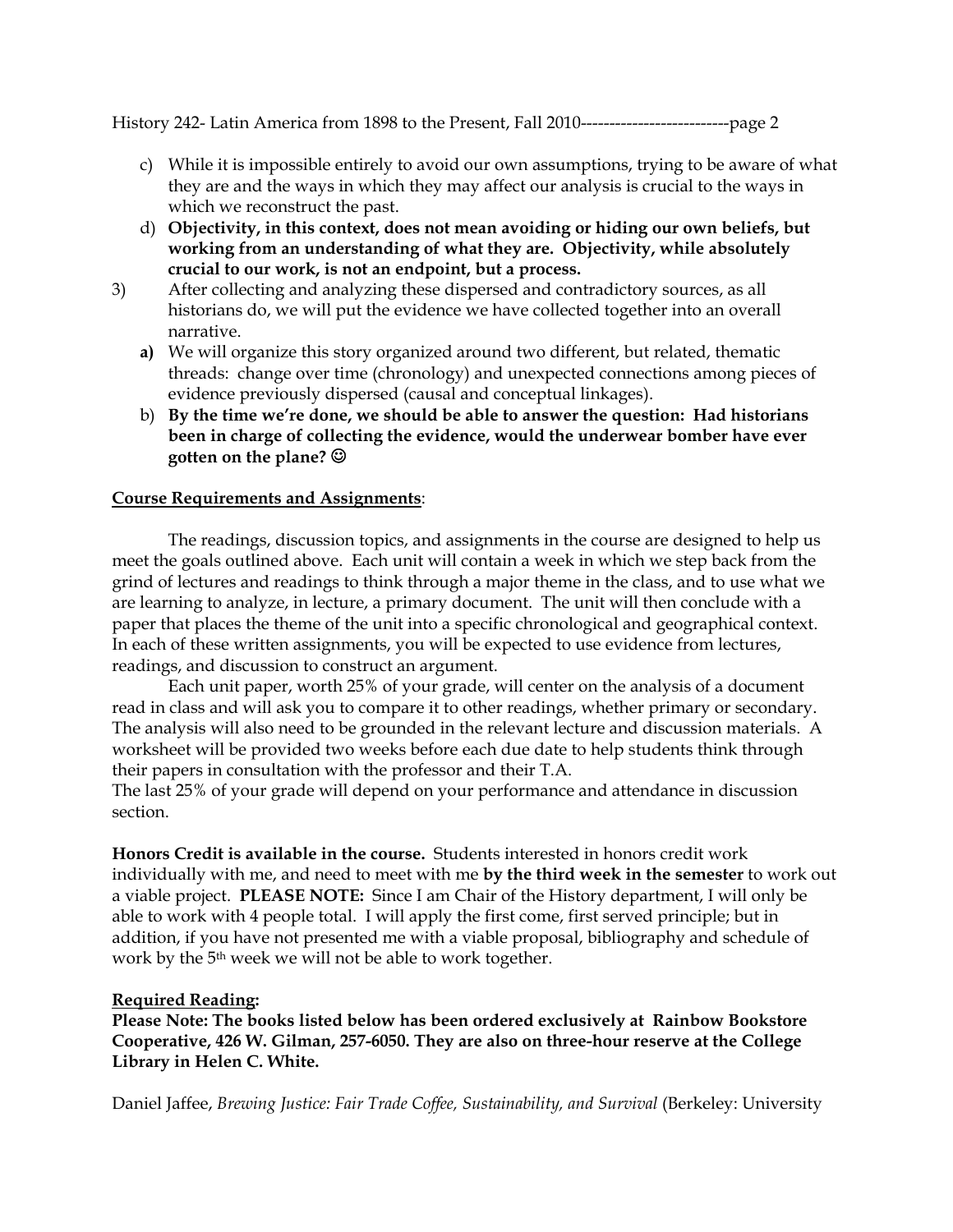of California Press, 2007).

Florencia E. Mallon, *Courage Tastes of Blood: The Mapuche Community of Nicolás Ailío and the Chilean State, 1902-2001* (Durham, NC: Duke University Press, 2005).

**There is also a xerox packet available at the Humanities Copy Center, 1650 Humanities Bldg., 263-1803; Hours M-F, 7:45-11:45 A.M., 12:30-4:00 P.M. Its contents are listed, in order of assignment, at the end of the syllabus. There will also be copies on three-hour reserve at the College Library in Helen C. White.**

# **A Statement on Grading Policy**:

1) Criteria for grading: in general, an assignment receives an A when it combines three things:

- Originality or a willingness to take intellectual and/or analytical risks;
- Command of the lecture and reading materials in the class and an effective use of these as evidence to back up your points;
- A writing style that is clear and grammatically correct so that it doesn't get in the way of the content of the assignment.

2) Grading is not an exact science, and mistakes can be made. If you feel that you have been given a grade in error, you need to take the following steps, in the order listed:

- Reread your assignment. Sometimes what you think you argued did not entirely make it onto the page, and it's important to reread and make sure that your impression of what you said is actually what you did say.
- If after rereading you still feel that an error was made, see your TA and provide **specific examples** of what you feel you did not get credit for.
- Your TA will then reread the assignment, and will have three options: raise the grade, lower the grade, or leave it the same.
- If you still feel that you have not been given adequate credit for your work, you may ask the professor to read the assignment, once again providing specific examples of what you feel you did not get credit for. The professor will also have the options of raising, lowering, or leaving the grade the same.

3) Discussion counts for 25% of the overall grade, which means that a student who does not attend discussion section cannot get an A in the class, no matter how well s/he does on the rest of the assignments. Discussion grades are based on both attendance and participation, and your TA will share with you the specifics of his or her criteria of evaluation.

4) Policy for late assignments: A student who knows that a paper will be late must get in touch with his or her TA a minimum of **48 hours** before the due date and time in order to negotiate an extension. Emergencies will be handled on a case-by-case basis. Assignments that are late without explanation will be docked a half-grade for each 24 hours they are late.

# **SCHEDULE OF LECTURES, READINGS, AND WRITTEN ASSIGNMENTS:**

## **Unit I- Postcolonialism, Development, and Internal Contradictions, 1898-1950**

Week 1, 3-10 Sept. Postcolonial Legacies (I): Fragmented Nations and Foreign Intervention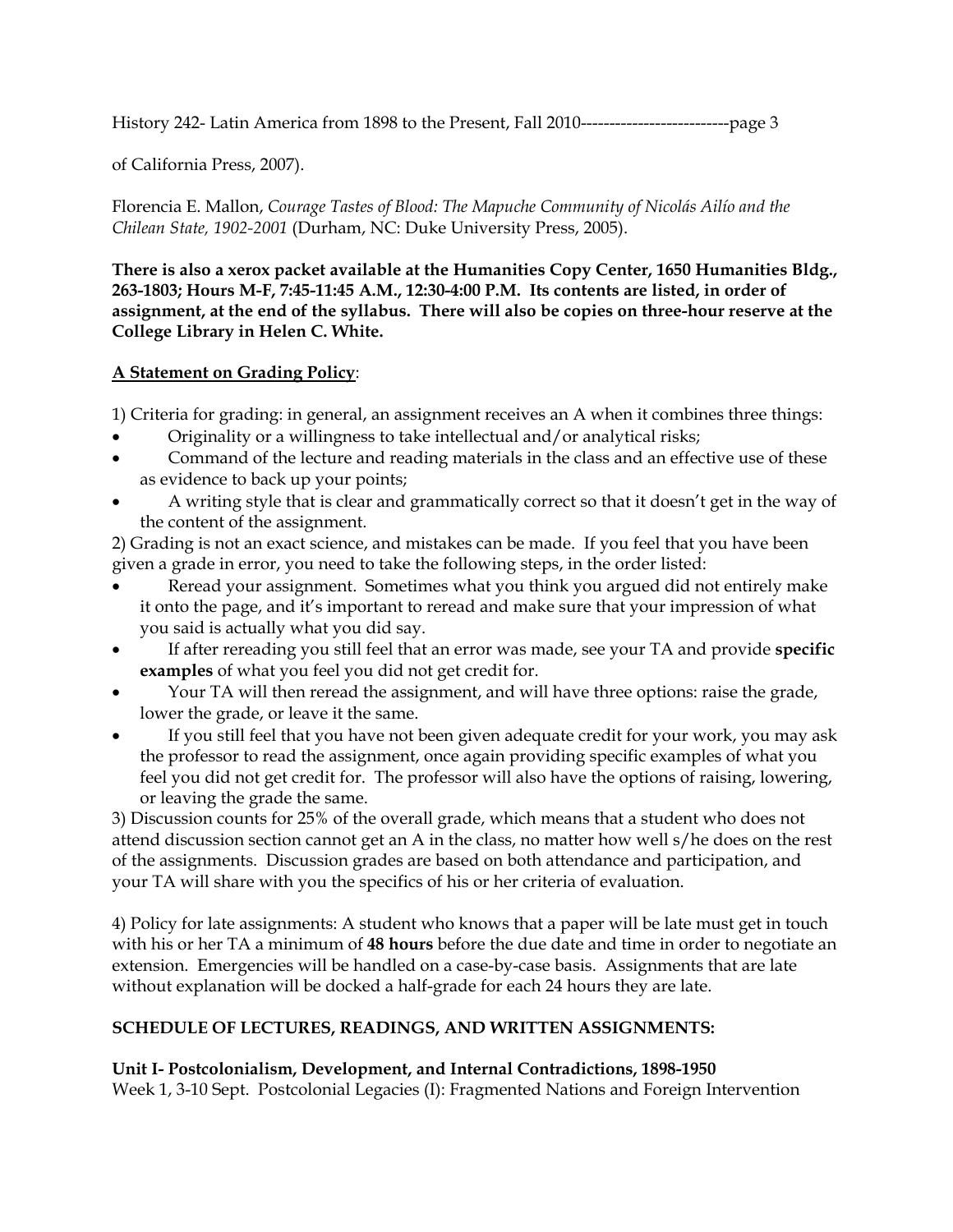Fri.-Wed., 3-8 Sept.: Explanation of the Syllabus and Introduction to the Cuban Case Fri., 10 Sept.: Discussion of Documents:

- Introduction by the Editors to the section called "The Struggle for Independence," in Aviva Chomsky, Barry Carr and Pamela Maria Smorkaloff, eds., *The Cuba Reader: History, Culture, Politics* (Durham, NC: Duke University Press, 2003), p.113.
- Carlos Manuel de Céspedes, "Freedom and Slavery," in *The Cuba Reader*, pp. 115- 17.
- New York Journal, "The Explosion of the *Maine*," in *The Cuba Reader*, pp. 130-34.
- John J. Johnson, "U.S. Cartoonists Portray Cuba," in *The Cuba Reader*, pp. 135-38.
- Fifty-Fifth Congress, Second Session, "The Devastation of Counterinsurgency," in *The Cuba Reader*, pp. 139-42.

## **NO SECTIONS FIRST WEEK**

Week 2, 13-17 Sept.- Postcolonial Legacies (II): The Struggle for the Nation in Mexico, 1910-1930 Reading: Friedrich Katz, "Pancho Villa and the Attack on Columbus, New Mexico," *American Historical Review*, 83:1 (February 1978), pp. 101-130.

Week 3, 20-24 Sept.- Postcolonial Legacies (III): The Limitations of Export Production and Foreign Investment

Reading: \*Fernando Ortiz, "The Cuban Counterpoint," in *The Cuba Reader,* pp. 239-43. \*Lawrence A. Clayton, "William Russell Grace: Merchant Adventurer," in Judith Ewell and William H. Beezley, *The Human Tradition in Latin America: The Nineteenth Century* (Wilmington, Del.: Scholarly Resources, 1989), pp. 189-202.

**\*Document**: T. Esquivel Obregón, "Labor, Its Problems and Their Solution in Latin America," in Marrion Wilcox and George Edwin Rines (eds.), *Encyclopedia of Latin America* (New York: The Encyclopedia Americana Corporation, 1917), pp. 40-54.

Week 4, 27 Sept.-1 Oct.- Postcolonial Legacies (IV): Export Production, the State, and Obstacles to Change

Documents to be Discussed Wednesday in Class:

- Raúl Prebisch, "Latin America: A Problem in Development," 1970/71 Hackett Memorial Lecture, Institute of Latin American Studies, University of Texas at Austin.
- Jacques Chonchol, "Land Tenure and Development in Latin America," in Claudio Veliz (ed.), *Obstacles to Change in Latin America* (New York: Oxford University Press, 1965), pp. 75- 90.

## **Unit II- The Rise and Fall of the Activist State, 1940-1990**

Week 5, 4-8 Oct.- How Far Can the Pie Expand? Populism

Reading: \*Eduardo Elena, "What the People Want: State Planning and Political Participation in Peronist Argentina, 1946-1955," *Journal of Latin American Studies*, 37 (2005), pp. 81-108.

\*Daniel James, *Doña María's Story: Life History, Memory, and Political Identity* (Durham, NC: Duke University Press, 2000), pp. 45-84.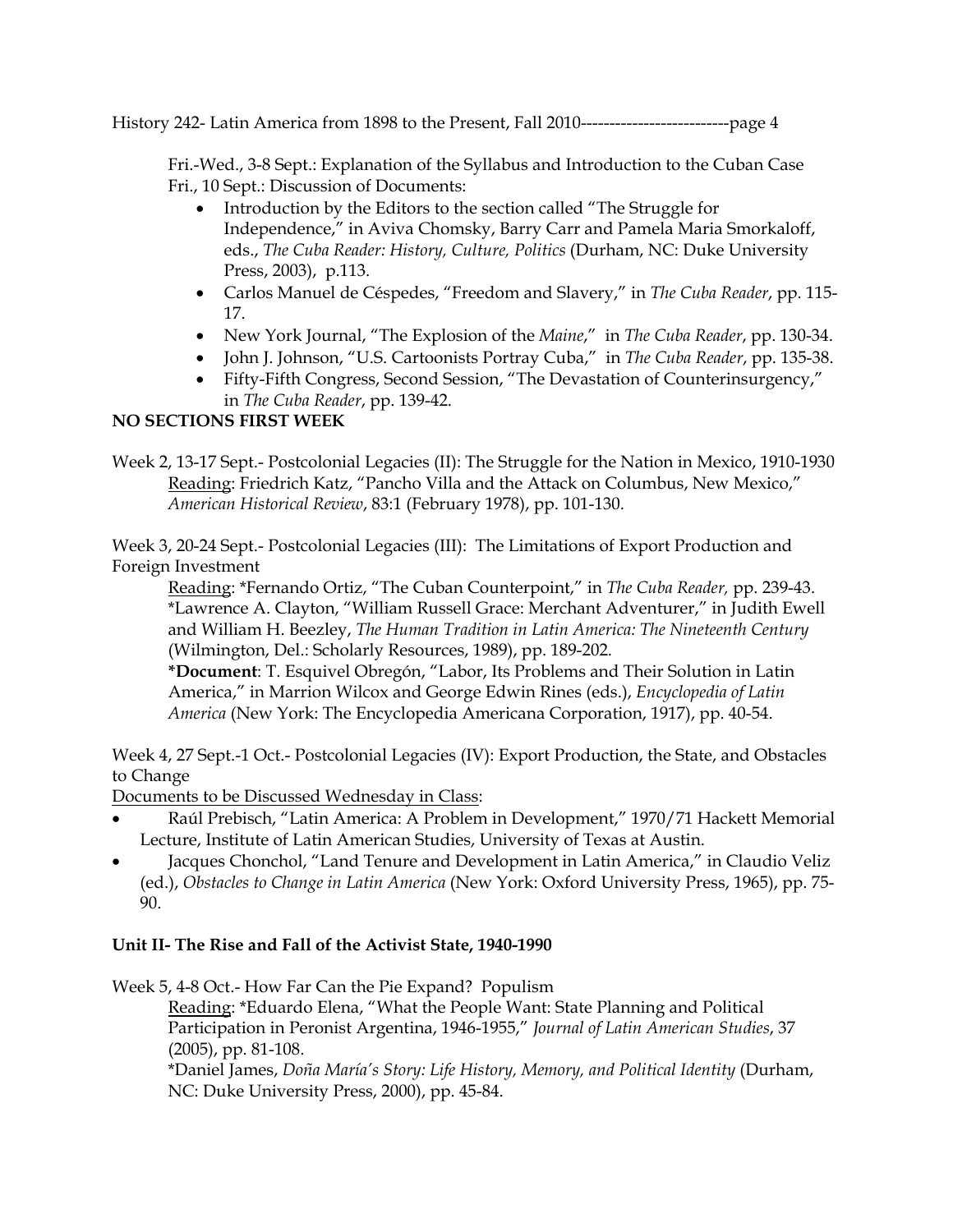**PLEASE NOTE**: The schedule this week will be a bit different, because Professor Mallon will be away at a conference on Wednesday and Friday of the week:

- Monday, 10/4- General lecture on populism, putting Juan Domingo Perón and the readings in perspective.
- Wednesday, 10/6- Viewing of *Americas* documentary on Argentina called "The Garden of Forking Paths" that highlights Peronismo and the Dirty War.
- Friday, 10/8- In-class discussion of the documentary in relation to the readings for the week, supervised by the TAs.

## **\*\*\*\*PAPER FOR UNIT I DUE IN CLASS, WEDNESDAY, OCTOBER 6\*\*\*\***

Week 6, 11-15 Oct.- Reform or Revolution? Guatemala and Cuba in the 1950s Reading: \* Rosalie Schwartz, "The Invasion of the Tourists," in *The Cuba Reader,* pp. 244- 52.

\*Fidel Castro, "History Will Absolve Me," in *The Cuba Reader,* pp. 306-14. \*Herbert L. Matthews, "The Cuban Story in the New York Times," in *The Cuba Reader,* pp. 326-332.

Week 7, 18-22 Oct.- Guerrillas in Power: The Case of Cuba

Reading: **\***"Che Guevara on Revolution: Letter to Carlos Quijano, Editor of the Montevideo Weekly 'Marcha'," in Jay Mallin (ed.), "Che" Guevara on Revolution: A *Documentary Overview* (Coral Gables, Florida: University of Miami Press, 1969), pp. 128- 43.

**\***Che Guevara, "The Essence of Guerilla Warfare," excerpt in Chasteen and Wood, pp. 253-258.

\*Medea Benjamin, Joseph Collins and Michael Scott, "How the Poor Got More," in *The Cuba Reader,* pp. 344-53.

\*Margaret Randall, "The Family Code," in *The Cuba Reader,* pp. 399-405. \*Juan Antonio Blanco and Medea Benjamin, "From Utopianism to Institutionalization," in *The Cuba Reader,* pp. 433-42.

Week 8, 25-29 Oct.- Revolution in Central America, 1979-1990

Reading: **\***Víctor Montejo, *Voices from Exile: Violence and Survival in Modern Maya History* (Norman: University of Oklahoma Press, 1999), pp. 42-104.

## **In Section: Discussion of entire excerpt. In Lecture: Further Discussion of "One Man's Testimony," pp. 82-104.**

- Week 9, 1-5 Nov.- Was Revolution Ever Viable? Cuba in Latin American Perspective Reading: Florencia E. Mallon, *Courage Tastes of Blood: The Mapuche Community of Nicolás Ailío and the Chilean State, 1906-2001* (Durham, NC: Duke University Press, 2005), 1-135. **\*Document for the Week:** "A Mapuche Land Takeover, 1970."
- Week 10, 8-12 Nov.- Crisis, Repression and the Return of the Free Market Reading: Mallon, *Courage Tastes of Blood*, pp. 136-248.

# **Unit III- Neoliberalism and Its Discontents, 1973 to the Present**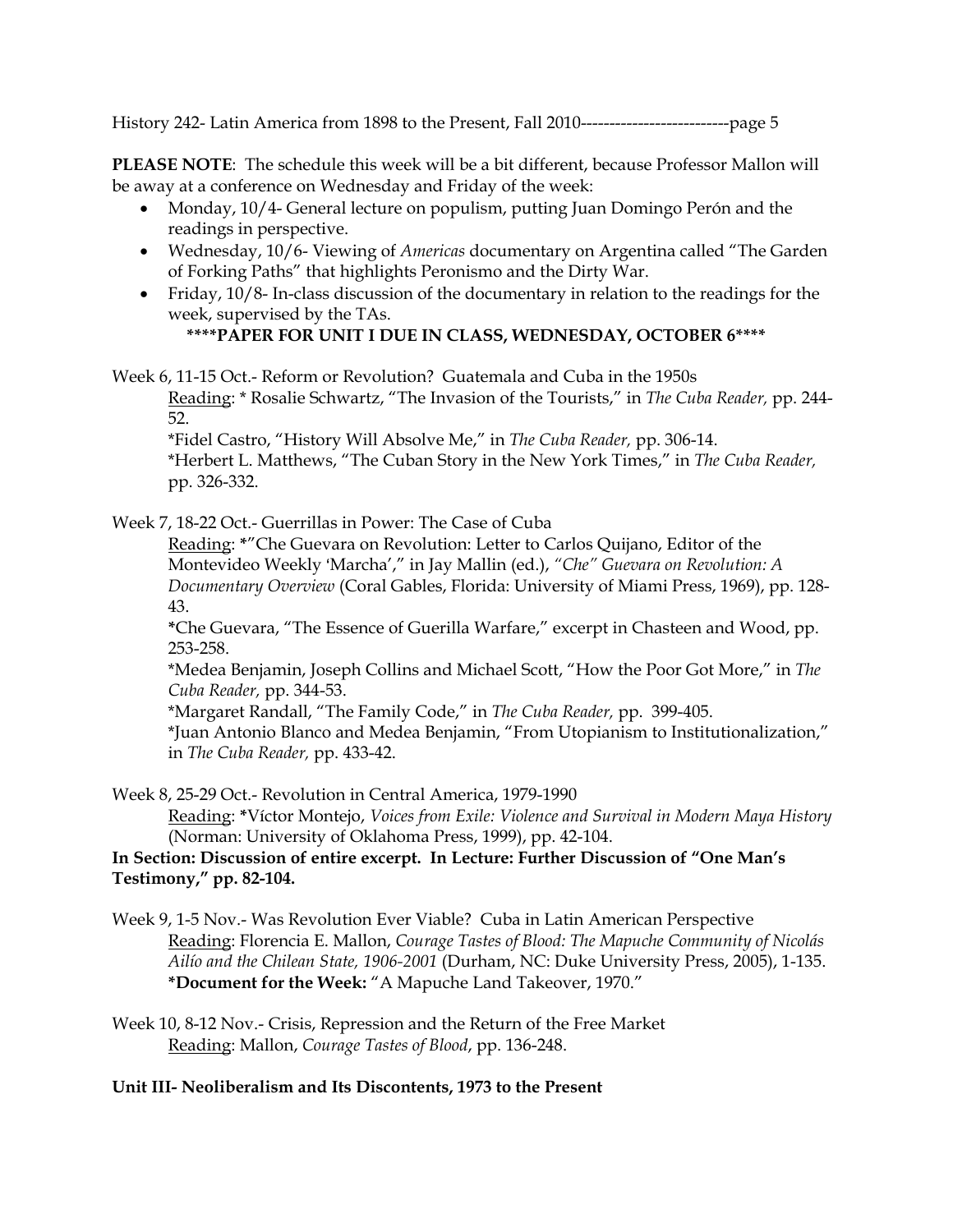Week 11, 15-19 Nov.- Free Trade and Globalization: an Overview of the Washington Consensus Reading: Daniel Jaffee, *Brewing Justice: Fair Trade Coffee, Sustainability, and Survival* (Berkeley: University of California Press, 2007), pp. xi-92. **\*\*\*PAPER FOR UNIT II DUE IN CLASS, FRIDAY, NOV. 19\*\*\*\*** 

Week 12, 22-26 Nov.- Free Trade in Latin America: Mobility of Capital, but not of Labor? Reading: Jaffee, *Brewing Justice*, pp. 93-198.

**\*\*BECAUSE OF THANKSGIVING WEEK**, **INSTEAD OF LECTURE ON WED., 24 NOV., WE WILL SEE A FILM ON MONDAY NIGHT, 22 NOVEMBER\*\* "Sin Nombre," California: Focus Features, 2009; Written and Directed by Cary Joji Fukunaga. 96 minutes.** 

**A movie about the perilous journeys that migrants make across Mexico to the U.S.- Mexican border, journeys that criss-cross with local perils, gang violence, and increasing economic desperation as they try to make it across the border into the United States.**

- Week 13, 29 Nov.-3 Dec.- Free Trade, Fair Trade: A Move Toward Social Justice? Reading: Jaffee, *Brewing Justice*, pp. 199-266.
- Week 14, 6-10 Dec.- Neoliberal Citizenship and New Forms of Politics Reading: Charles R. Hale and Rosamel Millamán, "Cultural Agency and Political Struggle in the Era of the *Indio Permitido*,"in Doris Sommer (ed.), *Cultural Agency in the Americas* (Durham, NC: Duke University Press, 2006), pp. 281-304.
- Week 15, 13-15 Dec.- The Strengths and Limitations of the Pink Tide Reading: Forrest Hylton and Sinclair Thomson, *Revolutionary Horizons: Past and Present in Bolivian Politics* (London/New York: Verso Books, 2007), pp. 95-154.

## **\*\*NO EXAM IN THE CLASS; PAPER FOR UNIT III DUE LATEST WEDNESDAY, DEC. 22\*\***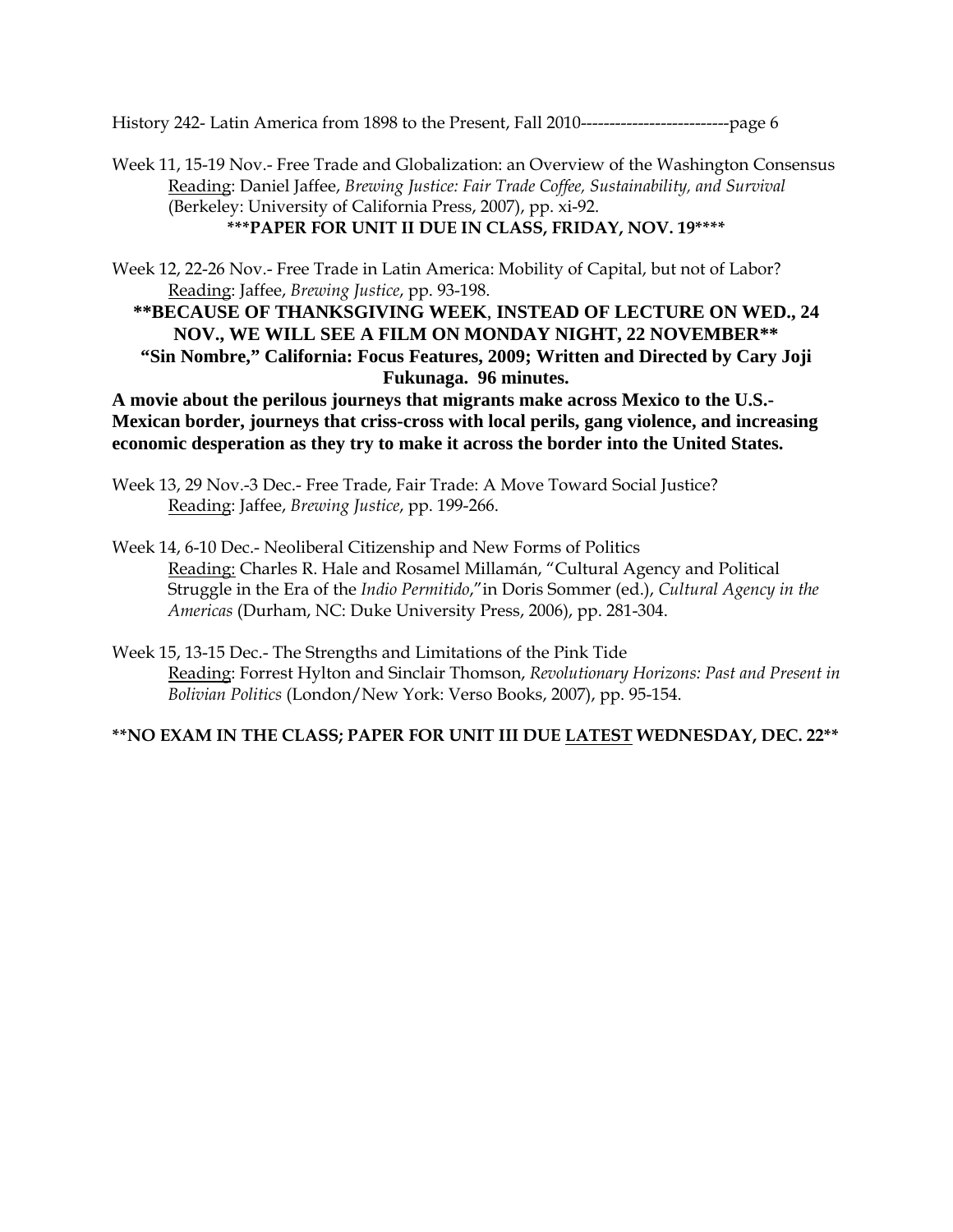## **LIST OF READINGS IN XEROX PACKET**

1) Introduction by the Editors to the section called "The Struggle for Independence," in Aviva Chomsky, Barry Carr and Pamela Maria Smorkaloff, eds., *The Cuba Reader: History, Culture, Politics* (Durham, NC: Duke University Press, 2003), p.113.

2) Carlos Manuel de Céspedes, "Freedom and Slavery," in *The Cuba Reader*, pp. 115-17.

3) New York Journal, "The Explosion of the *Maine*," in *The Cuba Reader*, pp. 130-34.

4) John J. Johnson, "U.S. Cartoonists Portray Cuba," in *The Cuba Reader*, pp. 135-38.

5) Fifty-Fifth Congress, Second Session, "The Devastation of Counterinsurgency," in *The Cuba Reader*, pp. 139-42.

6) Friedrich Katz, "Pancho Villa and the Attack on Columbus, New Mexico," *American Historical Review*, 83:1 (February 1978), pp. 101-130.

7) Fernando Ortiz, "The Cuban Counterpoint," in *The Cuba Reader,* pp. 239-43.

8) Lawrence A. Clayton, "William Russell Grace: Merchant Adventurer," in Judith Ewell and William H. Beezeley, *The Human Tradition in Latin America: The Nineteenth Century* (Wilmington, Del.: Scholarly Resources, 1989), pp. 189-202.

9) T. Esquivel Obregón, "Labor, Its Problems and Their Solution in Latin America," in Marrion Wilcox and George Edwin Rines (eds.), *Encyclopedia of Latin America* (New York: The Encyclopedia Americana Corporation, 1917), pp. 40-54.

10) Raúl Prebisch, "Latin America: A Problem in Development," 1970/71 Hackett Memorial Lecture, Institute of Latin American Studies, University of Texas at Austin.

11) Jacques Chonchol, "Land Tenure and Development in Latin America," in Claudio Veliz (ed.), *Obstacles to Change in Latin America* (New York: Oxford University Press, 1965), pp. 75-90.

12) Eduardo Elena, "What the People Want: State Planning and Political Participation in Peronist Argentina, 1946-1955," *Journal of Latin American Studies*, 37 (2005), pp. 81-108.

13) Daniel James, *Doña María's Story: Life History, Memory, and Political Identity* (Durham, NC: Duke University Press, 2000), pp. 45-84.

14) Rosalie Schwartz, "The Invasion of the Tourists," in *The Cuba Reader,* pp. 244-52.

15) Fidel Castro, "History Will Absolve Me," in *The Cuba Reader,* pp. 306-14.

16) Herbert L. Matthews, "The Cuban Story in the New York Times," in *The Cuba Reader,* pp. 326-332.